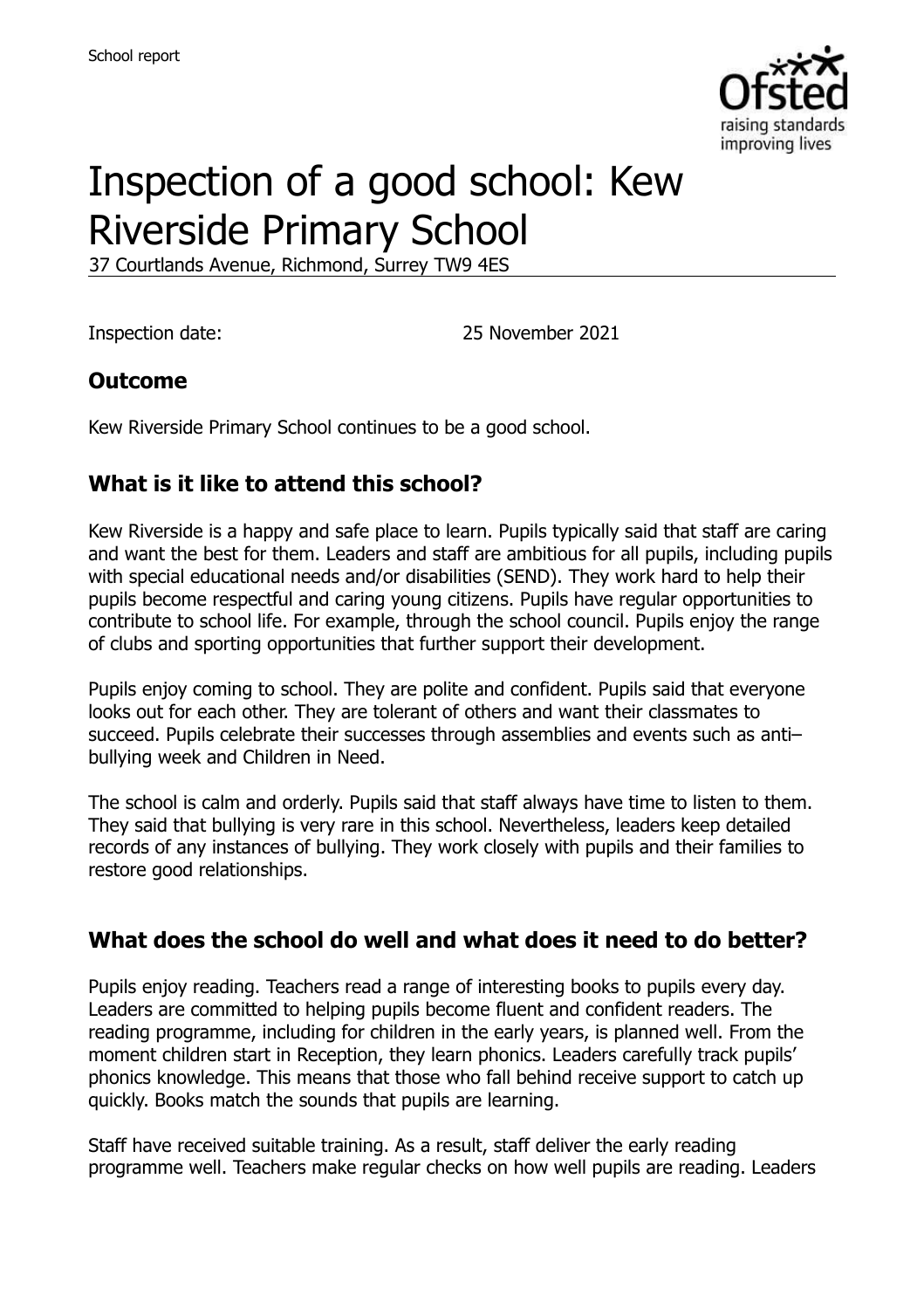

have invested in new books that interest and excite pupils. Older pupils understand the importance of being able to read. They spoke enthusiastically about reading for pleasure.

Teachers are knowledgeable and deliver a well-planned curriculum. In mathematics, for example, pupils' learning is carefully sequenced and broken down into small steps. Teachers check what pupils know and remember before moving on. This helps pupils to have a secure knowledge of number that builds over time. Pupils' work, including pupils with SEND, shows they can confidently apply what they know to solve problems.

Leaders prioritise pupils' personal development. Pupils have a broad range of opportunities to develop their talents and interests. Numerous teams, such as football, tag rugby and dodgeball are available to all pupils. Pupils also talked about how much they enjoy spending time together at playtimes. Leaders have built a community where the pupils are interested in each other, their similarities and differences. Staff have taught pupils the language they need, to talk about their emotions. Pupils are thoughtful and wise when discussing the needs and wants of others.

Leaders and staff are swift to identify pupils with SEND. They plan appropriate adaptations to the curriculum so that pupils achieve well. Pupils with SEND are fully included in school life.

Leaders have developed other subjects within the curriculum over time. However, interruptions caused by COVID-19 have affected pupils' learning in some subjects. The school has used its assessment systems to identify where this has happened. Some gaps have emerged in areas of pupils' knowledge and skills further up the school. Leaders have started to address this. They have put strategies in place to close these gaps quickly.

Leaders have empowered teachers to lead their subjects well. Subject leaders have constructed a meaningful and increasingly ambitious curriculum. Their plans are logical. They highlight the most important pieces of knowledge that pupils need to learn. Staff also include opportunities to revisit key themes. As a result, pupils' learning securely builds on their prior knowledge. In a few subjects, pupils' learning is not as carefully thought out. Staff are not so clear about how to check what pupils already know. This is particularly the case when subject leaders are new in post.

Leaders have high expectations for pupils' behaviour. The school rules of 'be ready, be respectful and be safe' are understood by pupils. Leaders are proactive. They know their pupils well and act early to support pupils who might struggle. As a result of this, behaviour in the school is calm and disruption is rare.

Staff are proud to work in this school. Leaders consider the well-being of all members of staff. Staff said that leaders are caring and approachable. They appreciate how well senior leaders consider their work-life balance and well-being.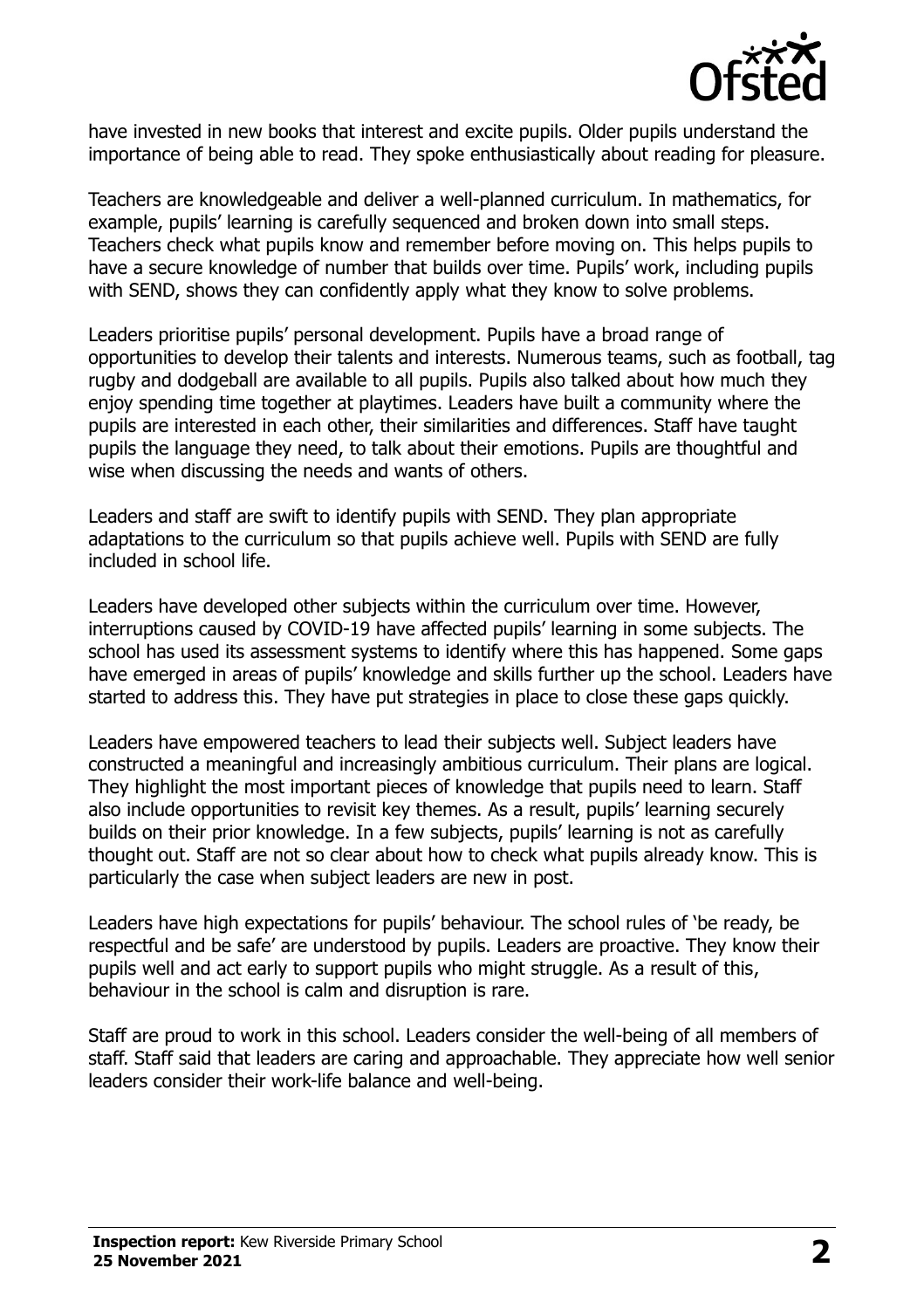

## **Safeguarding**

The arrangements for safeguarding are effective.

All staff act in the best interests of pupils. They are vigilant and quick to act on any concerns. Leaders keep detailed records of the actions taken and follow up when necessary. Staff and governors take part in regular training to keep pupils' welfare and safety at the forefront of their work.

Pupils know how to keep themselves safe in a range of situations. They know who to go to if they have concerns or worries. Leaders have ensured that the curriculum supports pupils' understanding of risk, including how to stay safe online.

## **What does the school need to do to improve?**

## **(Information for the school and appropriate authority)**

Some subject leaders are new to their role this year. Their planning and assessment require further development. At times, subject content is not purposeful nor appropriate for all year groups. Leaders should ensure that subject leaders have the time and support to plan and implement curriculum plans effectively.

### **Background**

When we have judged a school to be good, we will then normally go into the school about once every four years to confirm that the school remains good. This is called a section 8 inspection of a good or outstanding school, because it is carried out under section 8 of the Education Act 2005. We do not give graded judgements on a section 8 inspection. However, if we find evidence that a school would now receive a higher or lower grade, then the next inspection will be a section 5 inspection. Usually this is within one to two years of the date of the section 8 inspection. If we have serious concerns about safeguarding, behaviour or the quality of education, we will deem the section 8 inspection as a section 5 inspection immediately.

This is the first section 8 inspection since we judged the school to be good on 10–11 January 2017.

### **How can I feed back my views?**

You can use [Ofsted Parent View](https://parentview.ofsted.gov.uk/) to give Ofsted your opinion on your child's school, or to find out what other parents and carers think. We use information from Ofsted Parent View when deciding which schools to inspect, when to inspect them and as part of their inspection.

The Department for Education has further quidance on how to complain about a school.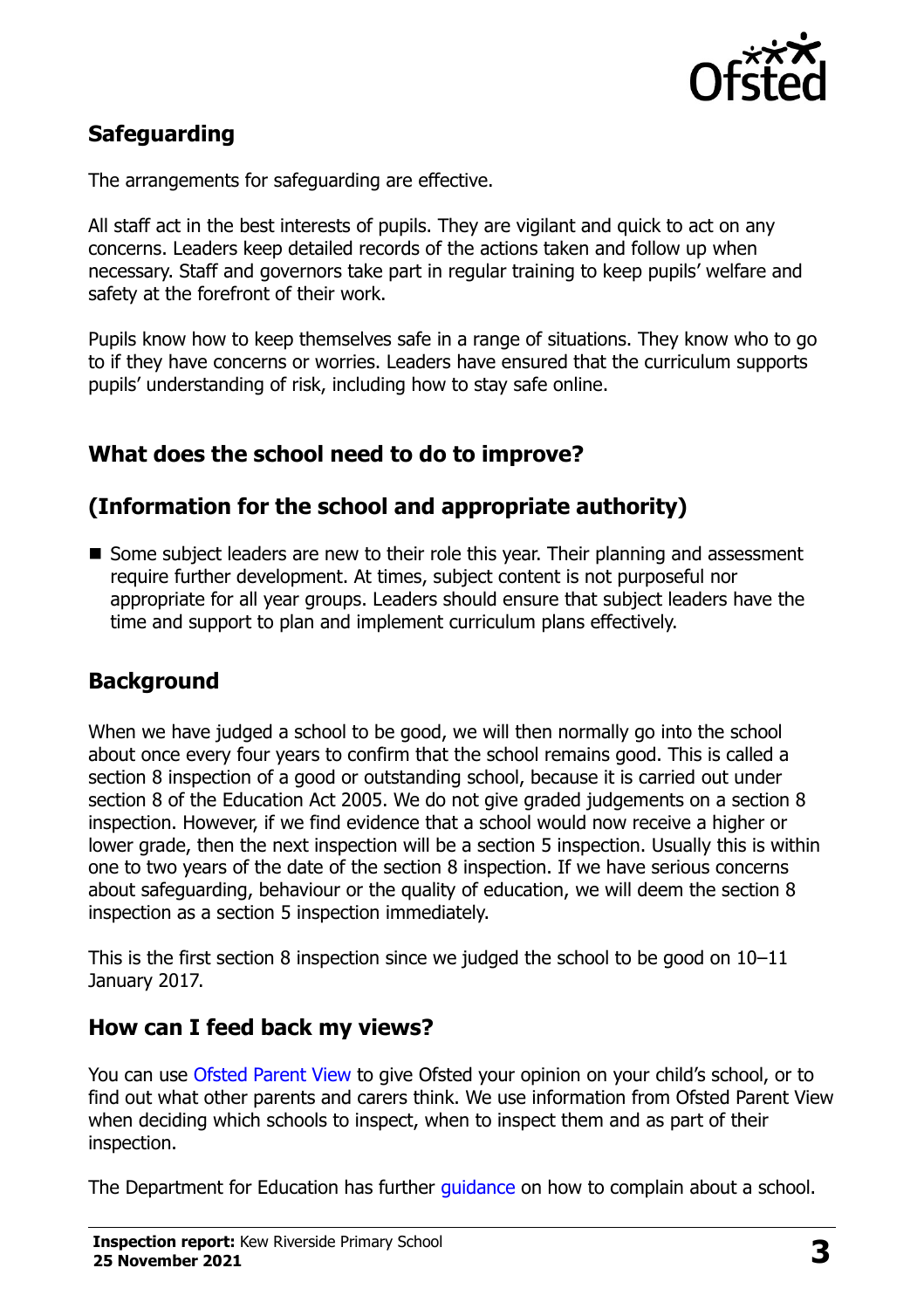

If you are the school and you are not happy with the inspection or the report, you can [complain to Ofsted.](https://www.gov.uk/complain-ofsted-report)

## **Further information**

You can search for [published performance information](http://www.compare-school-performance.service.gov.uk/) about the school.

In the report, '[disadvantaged pupils](http://www.gov.uk/guidance/pupil-premium-information-for-schools-and-alternative-provision-settings)' refers to those pupils who attract government pupil premium funding: pupils claiming free school meals at any point in the last six years and pupils in care or who left care through adoption or another formal route.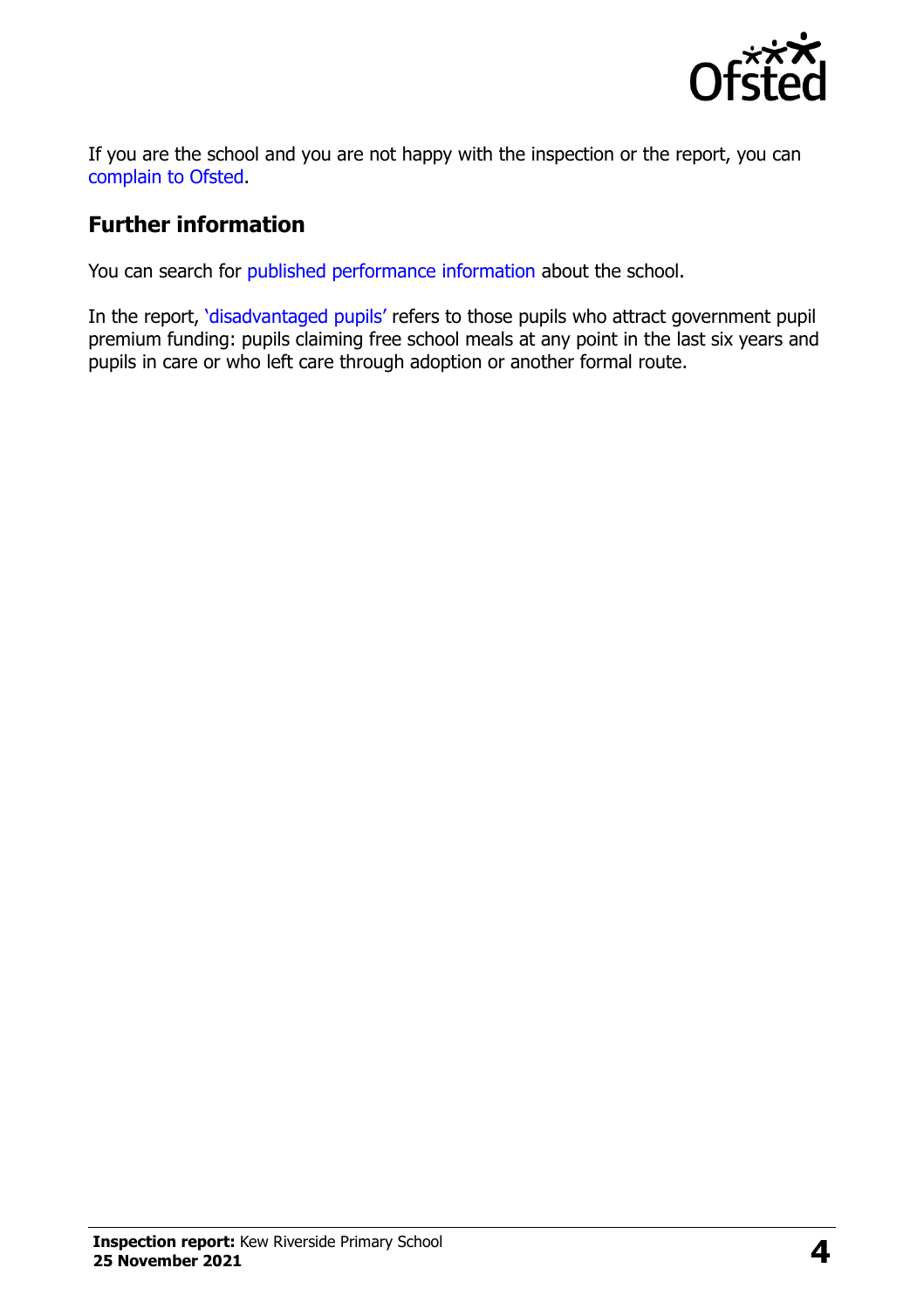

## **School details**

| Unique reference number                            | 133343                                                               |
|----------------------------------------------------|----------------------------------------------------------------------|
| <b>Local authority</b>                             | Richmond Upon Thames                                                 |
| <b>Inspection number</b>                           | 10211141                                                             |
| <b>Type of school</b>                              | Primary                                                              |
| <b>School category</b>                             | Maintained                                                           |
| Age range of pupils                                | 4 to 11                                                              |
| <b>Gender of pupils</b>                            | Mixed                                                                |
| <b>Gender of pupils in sixth-form</b><br>provision | Mixed                                                                |
| Number of pupils on the school roll                | 145                                                                  |
| <b>Appropriate authority</b>                       | The governing body                                                   |
| <b>Chair of governing body</b>                     | Stephen Hyams                                                        |
| <b>Headteacher</b>                                 | Elizabeth Strong                                                     |
| Website                                            | www.kewriverside.richmond.sch.uk/                                    |
| Date of previous inspection                        | 10 and 11 January 2017, under section 8 of<br>the Education Act 2005 |

## **Information about this school**

- Kew Riverside Primary School is a smaller than average primary school.
- Leaders do not use any alternative provision.

## **Information about this inspection**

This was the first routine inspection the school received since the COVID-19 pandemic began. Inspectors discussed the impact of the pandemic with the school and have taken that into account in their evaluation.

- Inspectors spoke with the headteacher and the senior leadership team. They also met with a representative of the local authority.
- **Inspectors undertook deep dives in these subjects: reading, mathematics, geography** and personal, social and health education. This involved discussions with leaders and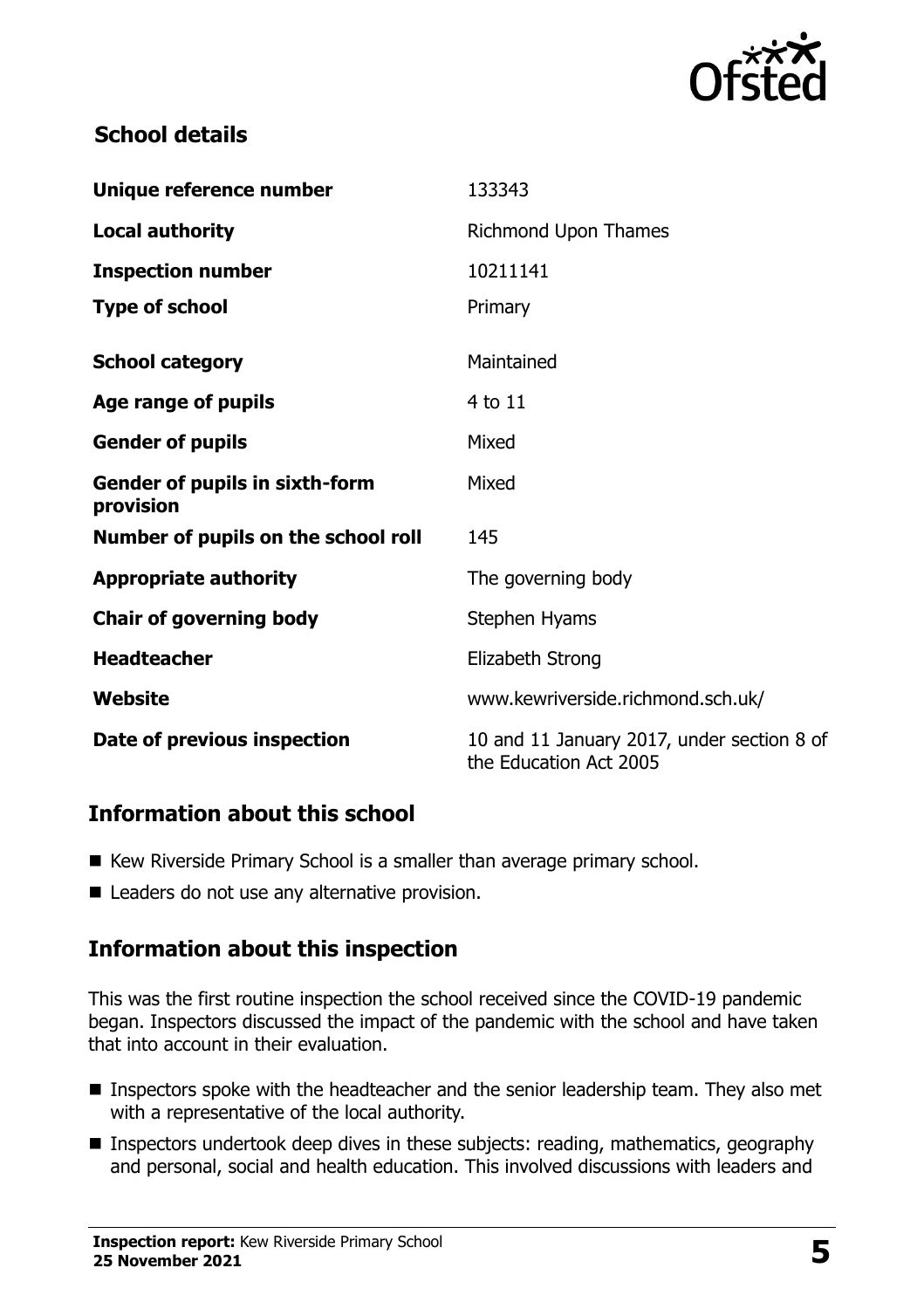

teachers, visits to lessons, looking at examples of pupils' work and discussions with pupils.

- **Pupils' behaviour in lessons and around the school was observed.**
- Inspectors scrutinised a range of documentation. This included the single central record of pre-employment checks and the school's records of poor behaviour, including incidents of bullying.
- Inspectors listened to some pupils in Years 1 and 2 read. Inspectors also spoke to pupils about their attitudes to reading and the types of books they read.
- **I** Inspectors met with staff and pupils formally and informally.
- Inspectors took account of the 68 responses to Ofsted's online questionnaire, Parent View, and 13 responses to the staff survey.

#### **Inspection team**

Karen Matthews, lead inspector **Ofsted Inspector** 

Kanwaljit Singh **Cancer Contract Contract Contract Contract Contract Contract Contract Contract Contract Contract Contract Contract Contract Contract Contract Contract Contract Contract Contract Contract Contract Contract**